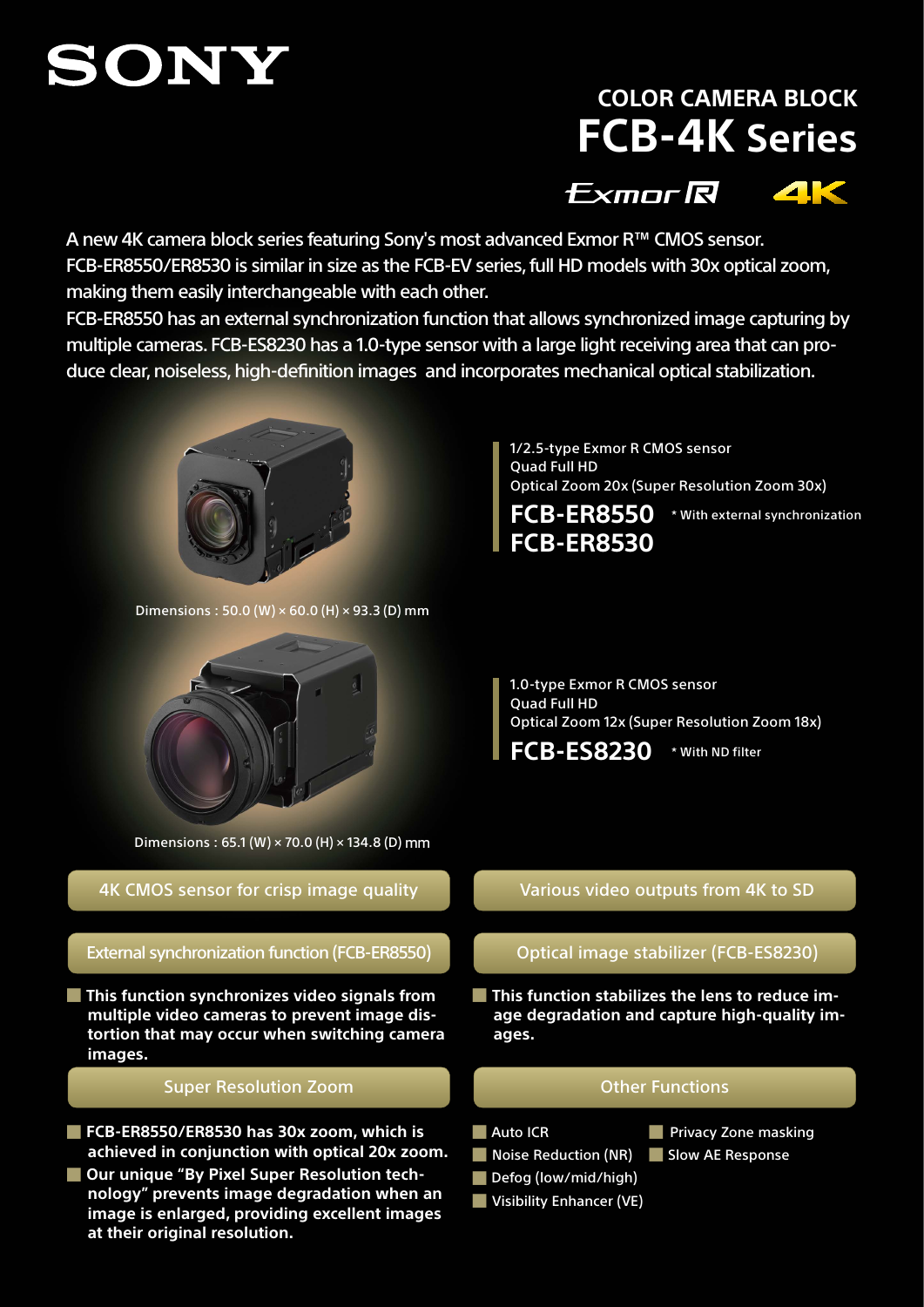#### ■ **4K**

Delivers 4 times higher resolution than Full HD (1080p). Realize a high-definition (fine) image quality that allows users to see the details of images even when viewed on a large screen and realistically reproduces textures that could not be expressed with Full HD.



#### ■ **External Synchronization**

#### \*FCB-ER8550 only

Prevents screen distortion when the camera image switches by synchronizing the timing of image signals including those of multiple video cameras. Also, prevents image distortion by synchronizing the timing of the image signal with other devices including LED lights.

Multiple camera configuration (example)



#### [Application] Example of sporting event analysis

Images captured by multiple cameras are stitched together to create an image of the overall stadium.

This configuration is optimal for tracking and taking statistics of athletes or analyzing events on the field of play.

External synchronization can prevent noise that may occur when cameras are switched to follow an object (athletes, balls, etc.)



\* Sample image

#### Sporting event analysis



\* The parts in red frames are not displayed on the actual screen.

#### ■ **Super Resolution Zoom**

Delivers excellent images while maintaining the resolution without reducing image quality when the image is expanded due to the Sony unique "Full pixel super-resolution imaging technology".





■ **Visibility Enhancer (VE)**

Depending on the imaging scene, the Visibility Enhancer function makes the darker part of a camera image brighter, and automatically correct brightness and contrast to show bright parts clearly.



#### ■ **Defog (low/mid/high)**

When the surrounding area of the subject is foggy and low contrast, the defog mode will reduce the effects of the fog and make the subject appear clearer. You can select from four levels: OFF, Low, Middle and High.

The effect level can be automatically adjusted according to the fog density.

OFF ON CONTROL CONTROL CONTROL CONTROL CONTROL CONTROL CONTROL CONTROL CONTROL CONTROL CONTROL CONTROL CONTROL CONTROL CONTROL CONTROL CONTROL CONTROL CONTROL CONTROL CONTROL CONTROL CONTROL CONTROL CONTROL CONTROL CONTROL



#### ■ **Noise Reduction (NR)**

The NR function removes noise (both random and nonrandom) to provide clearer images.

#### ■ **Privacy Zone masking**

Privacy Zone masking protects private objects and areas such as house windows, entrances, and exits which are within the camera's range of vision but not subject to surveillance. Privacy zone masking can be masked on the monitor to protect privacy.

• Mask can be displayed on 8 places per screen simultaneously.

• Individual on/off zone masking settings.

#### ■ **Image Stabilizer**

Switching on the Image Stabilizer function reduces image blurring caused by, for example, vibration, which allows you to obtain images without much blurring. A correction effect is possible for a vibration frequency of around 10 Hz.

- Electronic image stabilization: FCB-ER8550/ER8530
- Optical image stabilization: FCB-ES8230
- Optical image stabilization helps maintain original resolution to reduce image degradation and capture high-quality images.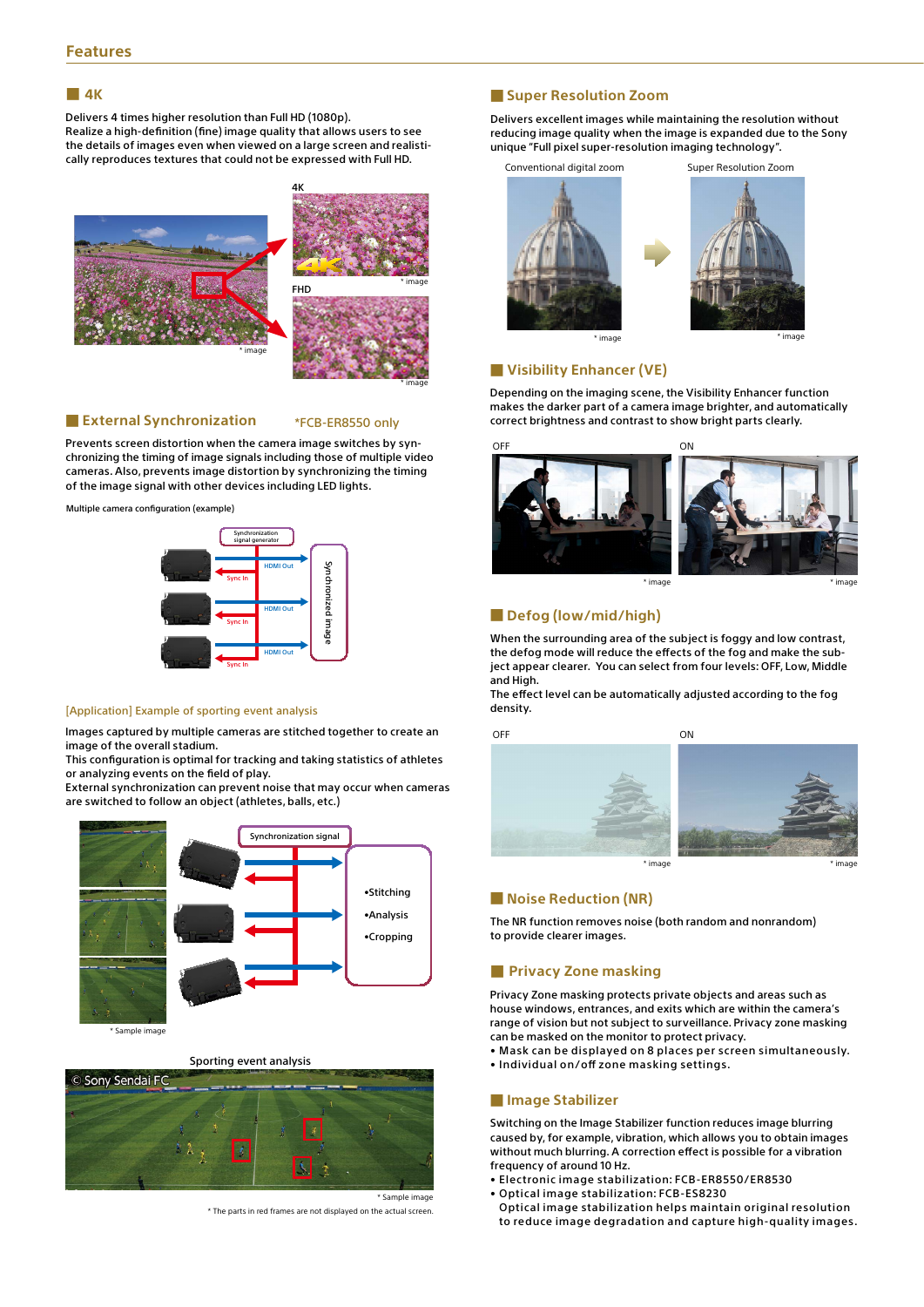#### ■ **StableZoom™**

StableZoom is a function that performs corrections in accordance with the zoom magnification by using the image stabilizer function, and zooms in an image by combining the optical zoom and electronic zoom.

#### ■ **Picture Effect**

#### • E-FLIP

This function reverses the video output from the camera vertically and horizontally.



#### • Freeze

This function captures an image in the field memory of the camera so that this image can be output continuously.

• Black & White (Monochrome Image)

#### ■ **Auto ICR**

Auto ICR Mode automatically switches the settings needed for attaching or removing the IR Cut Filter.

With a set level of darkness, the IR Cut Filter is automatically disabled (ICR On), and the infrared sensitivity is increased. With a set level of brightness, the IR Cut Filter is automatically enabled (ICR Off).

#### ■ **Slow AE Response**

The slow AE Response function allows you to reduce the exposure response speed. Usually the camera is set up so that the optimum exposure can be obtained automatically within about 1 second.

#### ■ **White Balance**

Various modes

• Auto

This mode computes the white balance value output using color information from the entire screen.

- ATW
- Auto Tracing White balance
- Indoor
- Outdoor
- Outdoor Auto

This is an auto white balance mode specifically for outdoors. • One Push WB

The One Push White Balance mode is a fixed white balance mode that may be automatically readjusted only at the request of the user (One Push Trigger), assuming that a white subject, in correct lighting conditions, and occupying more than 1/2 of the image, is submitted to the camera.

- Manual WB
- Sodium Vapor Lamp Auto
- Sodium Vapor Lamp (Fix)
- Sodium Vapor Lamp Outdoor Auto

#### ■ **Focus**

• Auto Focus Mode

The Auto Focus (AF) function automatically adjusts the focus position to maximise the high frequency content of the picture in a center measurement area, taking into consideration the high luminance and strong contrast components.

• Manual Focus Mode

Manual Focus has both a Standard Mode and a Variable Mode. Standard Mode focuses at a fixed rate of speed. Variable Mode has eight speed levels.

• One Push Trigger Mode

When a Trigger Command is sent, the lens moves to adjust the focus for the subject.

- Near Limit
- Can be set in a range from  $1000 \, (\infty)$  to F000 (10 mm).
- Spot Focus

#### ■ **Temperature Readout**

The camera unit's internal temperature can be read from temperature sensor in stabled in the circuit board. Use it as a reference value.

#### ■ **Custom Preset**

The camera shooting conditions can be stored and recalled. The settings are recalled when the power is turned on.

#### ■ **Memory (Position preset)**

Using the position preset function, 16 sets of camera shooting conditions can be stored and recalled. This function allows you to achieve the desired status instantly, even without adjusting the various items each time.

#### ■ **Title Display**

- You can set a title of up to 11 lines. One line can contain up to 20 characters.
- You can set display on/off, the horizontal position of the first character, blinking state and color for each line.

#### ■ **ND Filter Mode** \*FCB-ES8230 only

• A combination of 2 optical neutral density filters can be engaged or disengaged in front of the image sensor to improve the effective range of the Iris and shutter speed, resulting in 1x (filter Off), 1/4x, 1/16x, or 1/64x.

#### **Pin Assignment (CN701)**

| Pin<br>No.               | 1/0                      | <b>Name</b>             | Level                                                                                      |  |
|--------------------------|--------------------------|-------------------------|--------------------------------------------------------------------------------------------|--|
| 1                        |                          | GND                     |                                                                                            |  |
| $\frac{2}{3}$            | $\Omega$                 | TMDS Clock-             |                                                                                            |  |
|                          | $\overline{\Omega}$      | TMDS Clock +            |                                                                                            |  |
| $\overline{4}$           |                          | GND                     |                                                                                            |  |
| 5                        | $\Omega$                 | TMDS Data $0 -$         |                                                                                            |  |
| $\overline{6}$           | $\Omega$                 | TMDS Data 0 +           |                                                                                            |  |
| $\overline{7}$           |                          | GND                     |                                                                                            |  |
| 8                        | $\Omega$                 | TMDS Data 1-            |                                                                                            |  |
| 9                        | $\Omega$                 | TMDS Data 1+            |                                                                                            |  |
| 10                       | $\overline{\phantom{0}}$ | GND                     |                                                                                            |  |
| 11                       | $\Omega$                 | TMDS Data $2-$          |                                                                                            |  |
| 12                       | $\Omega$                 | TMDS Data 2+            |                                                                                            |  |
| 13                       | -                        | GND                     |                                                                                            |  |
| 14                       | $\Omega$                 | XSDO ACC<br>I FD        | Only FCB-ER8550                                                                            |  |
| 15                       | L                        | EXT_SYNC                | Only FCB-ER8550                                                                            |  |
| 16                       | $\Omega$                 | EXT SYNC<br><b>LOCK</b> | Only FCB-ER8550                                                                            |  |
| 17                       | Ĭ.                       | Hot Plug Detect         | TMDS Out: 5V DC<br>TMDS Stop: Open or<br>GND                                               |  |
| 18                       | $\overline{O}$           | + 5V Power              |                                                                                            |  |
| 19                       | ı                        | <b>USB VBUS</b>         | USB communication<br>active:5 V DC<br><b>USB</b> communication<br>inactive: Open or<br>GND |  |
| 20                       |                          | GND                     |                                                                                            |  |
| 21                       | I/O                      | $USB$ $D -$             |                                                                                            |  |
| 22                       | 1/0                      | USB $D +$               |                                                                                            |  |
| $\overline{\mathcal{L}}$ |                          | CND                     |                                                                                            |  |

| Pin<br>No. | $V\overline{O}$ | <b>Name</b>      | Level               |  |
|------------|-----------------|------------------|---------------------|--|
|            |                 |                  | CMOS 3.1V           |  |
| 24         |                 | VISCA RxD        | (High: Min 2.3 [V], |  |
|            |                 |                  | Low: Max 1.0 [V])   |  |
|            |                 |                  | CMOS 3.1V           |  |
| 25         | $\Omega$        | <b>VISCA TxD</b> | (High: Min 2.7 [V], |  |
|            |                 |                  | Low: Max 0.4 [V])   |  |
|            |                 |                  | Reset operation:    |  |
|            |                 |                  | Low (GND)           |  |
| 26         |                 | <b>RESET</b>     | Reset cancel: Open  |  |
|            |                 |                  | (High               |  |
|            |                 |                  | Impedance)          |  |
| 27         |                 | DC IN            | 6 to 12 V DC        |  |
| 28         |                 | DC IN            | 6 to 12 V DC        |  |
| 29         |                 | DC IN            | 6 to 12 V DC        |  |
| 30         |                 | DC IN            | 6 to 12 V DC        |  |



\* It is assumed that Pin No. 18 is used as the 5 V power supply of HDMI. When you use the USB

communication, connect VBUS of the USB host to Pin No. 19. If you cannot prepare VBUS, connect Pin No. 18 to Pin No. 19.

#### **Dimensions**

#### ■ FCB-ER8550/ER8530





#### ■ FCB-ES8230



**Left sid** 



 $Unit: mm$